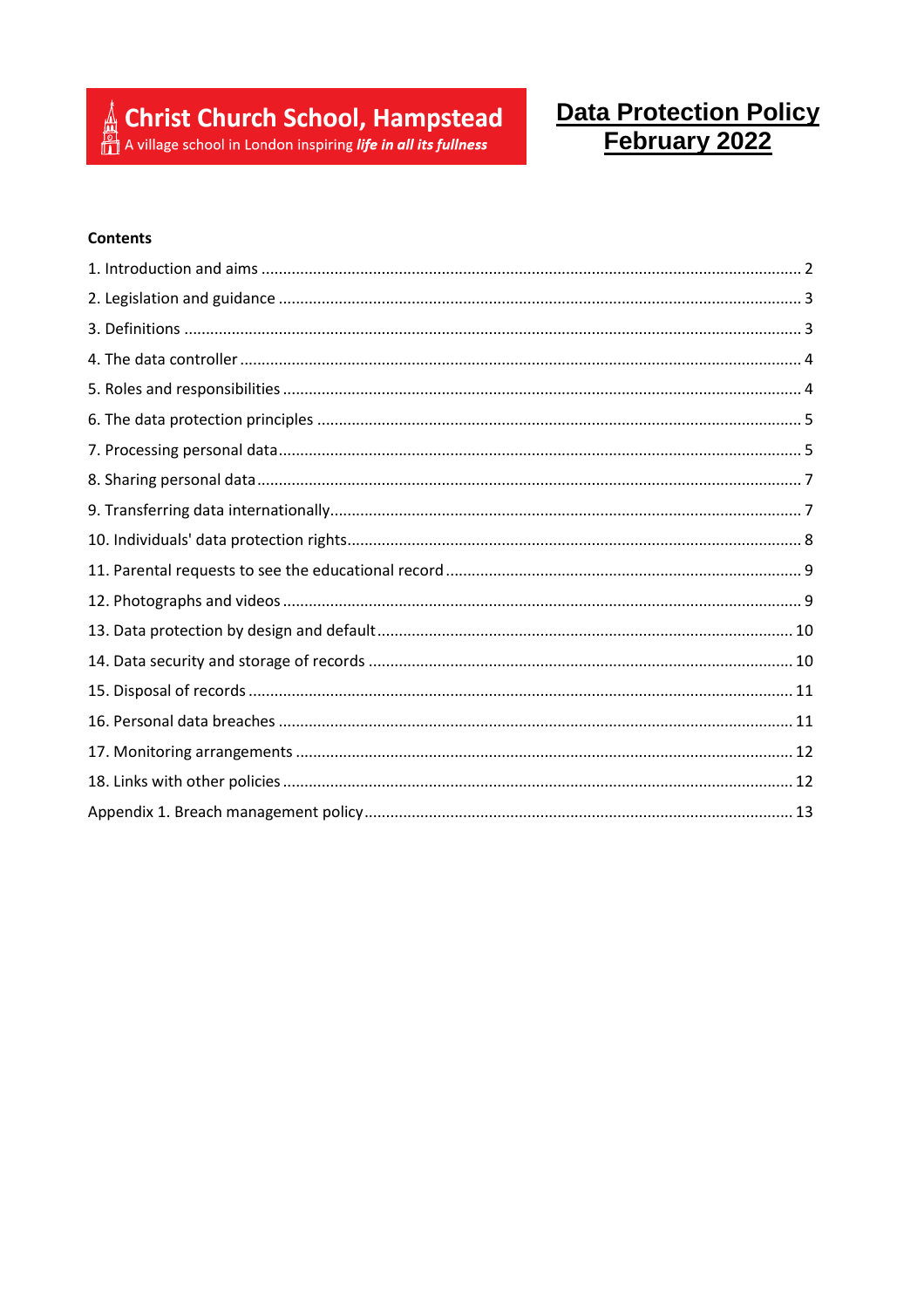#### **1. Introduction and aims**

This is the agreed vision statement of Christ Church School:



- planned and spontaneous opportunities for **spiritual development** through reflection, discussion and harnessing curiosity, as well as the provision, at the heart of our school life, of daily opportunities for prayer and worship;
- the development and modelling of **strong, positive and loving relationships**, with peers, amongst the school community and in the wider community;
- the promotion of **respect and compassion for ourselves and for all others,** by cultivating positive emotional and physical well-being, by celebrating the diversity within and outside our school and by encouraging all of us to be empowered global citizens, guided at all times by the example of Christ's compassion alongside the UN Convention on the Rights of the Child;
- engendering a **sense of community and responsibility** for others and for our local and global environment and enjoying working together towards our common goals and expecting and valuing contributions from all.

All our work in school is also guided by our school's Christian values of **compassion, creativity, courage, simplicity** and **community.**

Christ Church Primary School aims to ensure that all personal data collected, stored, processed and destroyed about any natural person, whether they be a member of staff, pupil, parent, governors, visitors, contractor, consultant, a member of supply staff or other individual in the School is done so in accordance with the UK General Data Protection Regulation (UK GDPR) and the Data Protection Act 2018 (DPA 2018).

This policy applies to all personal data, collected, stored, processed and destroyed by Christ Church Primary School, regardless of whether it is in paper or electronic format, or the type of filing system it is stored in, and whether the collection or processing of data was, or is, in any way automated.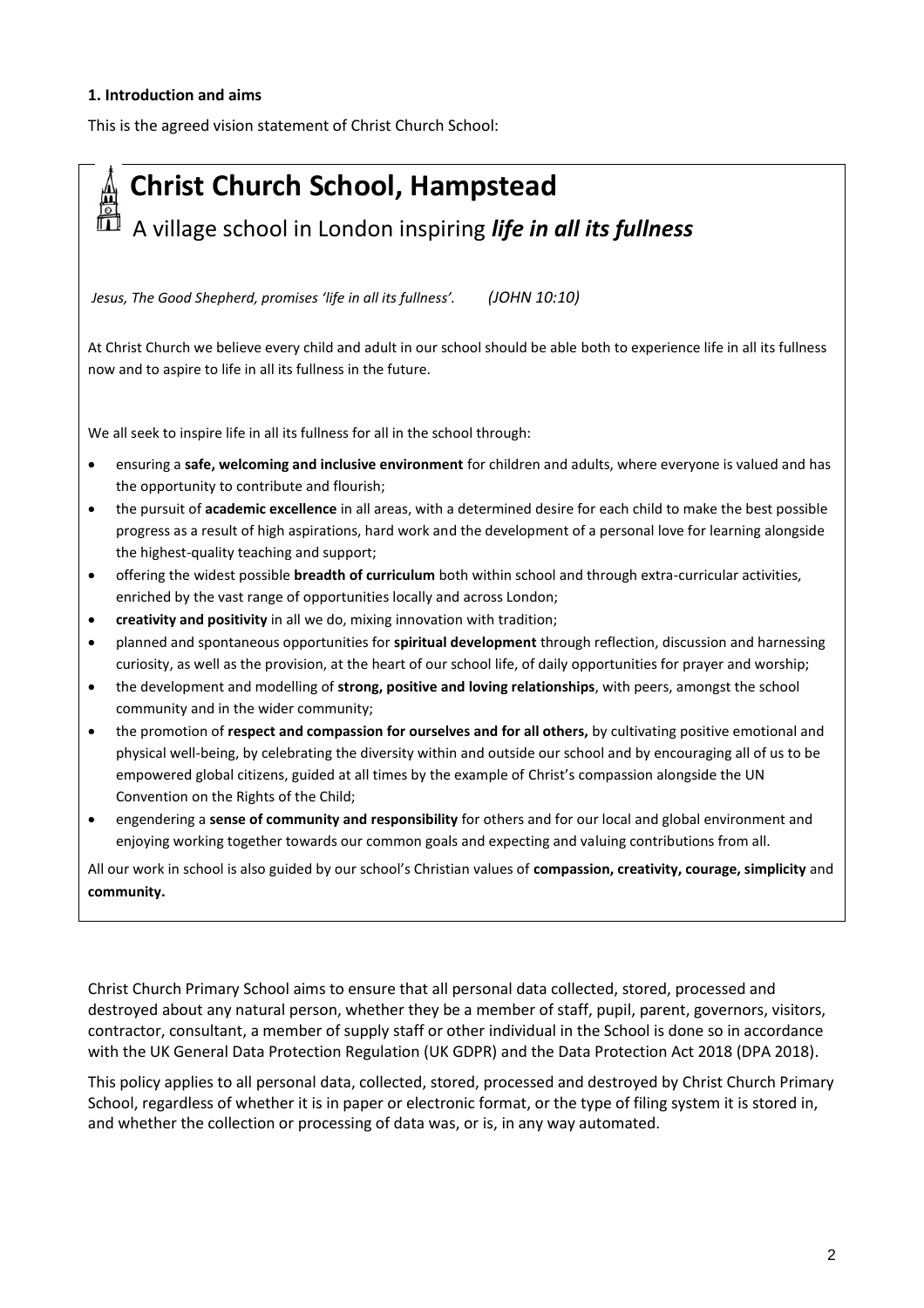# **2. Legislation and guidance**

This policy meets the current requirements of UK Data Protection legislation. It is based on guidance published by the Information Commissioner's Office (ICO) on the GDPR, UK GDPR and DPA 2018. It is also based on the information provided by the Article 29 Working Party.

It also meets the requirements of the Protection of Freedoms Act 2012 and the DBS Code of Practice in relation to handling sensitive information. Furthermore, this policy complies with the Education (Pupil Information) (England) Regulations 2005, which gives parents the right of access to their child's educational record.

# **3. Definitions**

| <u>Term</u>                                   | <b>Definition</b>                                                                                                                                                                                                                           |
|-----------------------------------------------|---------------------------------------------------------------------------------------------------------------------------------------------------------------------------------------------------------------------------------------------|
| Data controller                               | The natural or legal person, public authority, agency or other body which, alone<br>or jointly with others, determines the purposes and means of the processing of<br>personal data.                                                        |
| Data processor                                | A natural or legal person, public authority, agency or other body which processes<br>personal data on behalf of the controller, following the Controller's instruction.                                                                     |
| Data subject                                  | The identified or identifiable individual whose personal data is held or processed.                                                                                                                                                         |
| Consent                                       | Freely given, specific, informed and unambiguous indication of the data subject's<br>wishes via a statement or by a clear affirmative action, signifying agreement to a<br>specific processing of personal data relating to them.           |
| Personal data                                 | Any information relating to an identified or identifiable natural person ('data<br>subject'); an identifiable natural person is one who can be identified, directly or<br>indirectly, in particular by reference to an identifier such as a |
|                                               | name,<br>٠                                                                                                                                                                                                                                  |
|                                               | an identification number,                                                                                                                                                                                                                   |
|                                               | location data,<br>٠                                                                                                                                                                                                                         |
|                                               | an online identifier or<br>٠                                                                                                                                                                                                                |
|                                               | to one or more factors specific to the physical, physiological, genetic,<br>٠<br>mental, economic, cultural or social identity of that natural person.                                                                                      |
| <b>Special categories of</b><br>personal data | Personal data which is more sensitive and so needs more protection, including<br>Information about an individual's:                                                                                                                         |
|                                               | Racial or ethnic origin                                                                                                                                                                                                                     |
|                                               | Political opinions                                                                                                                                                                                                                          |
|                                               | Religious or philosophical beliefs<br>٠                                                                                                                                                                                                     |
|                                               | Trade union membership                                                                                                                                                                                                                      |
|                                               | Health - physical or mental                                                                                                                                                                                                                 |

Sex life or sexual orientation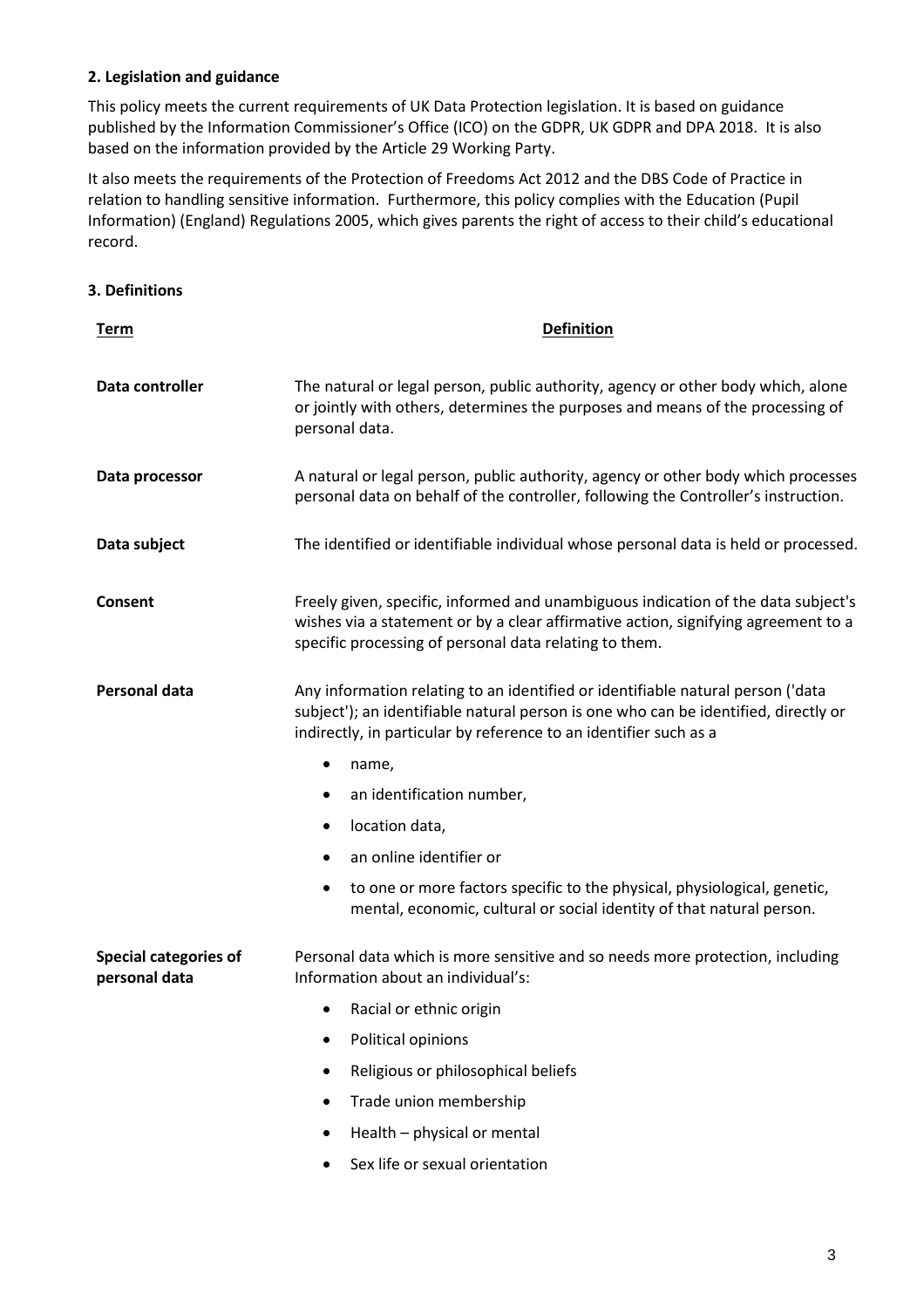|                   | History of offences, convictions or cautions *<br>$\bullet$                                                                                                                                                                                                                                                                                                                        |
|-------------------|------------------------------------------------------------------------------------------------------------------------------------------------------------------------------------------------------------------------------------------------------------------------------------------------------------------------------------------------------------------------------------|
|                   | * Note: Whilst criminal offences are not classified as special category data, within<br>this policy, they are regarded as such in acknowledgement of the extra care<br>which is needed with this data set.                                                                                                                                                                         |
| <b>Processing</b> | Any operation or set of operations which is performed on personal data or on<br>sets of personal data, such as collection, recording, organisation, structuring,<br>storage, adaptation or alteration, retrieval, consultation, use, disclosure by<br>transmission, dissemination or otherwise making available, alignment or<br>combination, restriction, erasure or destruction. |
|                   | Processing can be automated or manual.                                                                                                                                                                                                                                                                                                                                             |
| Data breach       | A breach of security leading to the accidental or unlawful destruction, loss,<br>alteration, unauthorised disclosure of, or access to personal data.                                                                                                                                                                                                                               |

# **4. The data controller**

Christ Church Primary School collects and determines the processing for personal data relating to parents/carers, pupils, staff, governors, visitors and others. In addition, the School processes data on behalf of others and therefore is a data controller and a data processor.

Christ Church Primary School is registered as a data controller with the ICO and will renew this registration as legally required. The registration number is Z5167590.

#### **5. Roles and responsibilities**

This policy applies to **all individuals** employed by our school, and to external organisations or individuals working on our behalf. Staff who do not comply with this policy may face disciplinary action.

#### 5.1 Governing Board

The Governing Board has overall responsibility for ensuring that our school complies with all relevant data protection obligations.

#### 5.2 Data Protection Officer

Christ Church Primary School has appointed Grow Education Partners Ltd as its Data Protection Officer (DPO), the responsible contact is Claire Mehegan and is contactable at [claire.mehegan@londonanglican.org](mailto:claire.mehegan@londonanglican.org) or via the LDBS (London Diocesan Board for Schools).

The DPO is responsible for overseeing the implementation of this policy, along with and future development of this or related policies/guidelines, and reviewing our compliance with data protection law.

Upon request, the DPO can provide an annual report of Christ Church Primary School's compliance status directly to the Governing Board and will report to the board their advice and recommendations on school data protection issues.

The DPO is a named point of contact for all Data Subjects whose data the school processes, and for the ICO.

Full details of the DPO's responsibilities are set out in their Service Level Agreement.

#### 5.3 Headteacher

The headteacher acts as the representative of the data controller on a day-to-day basis.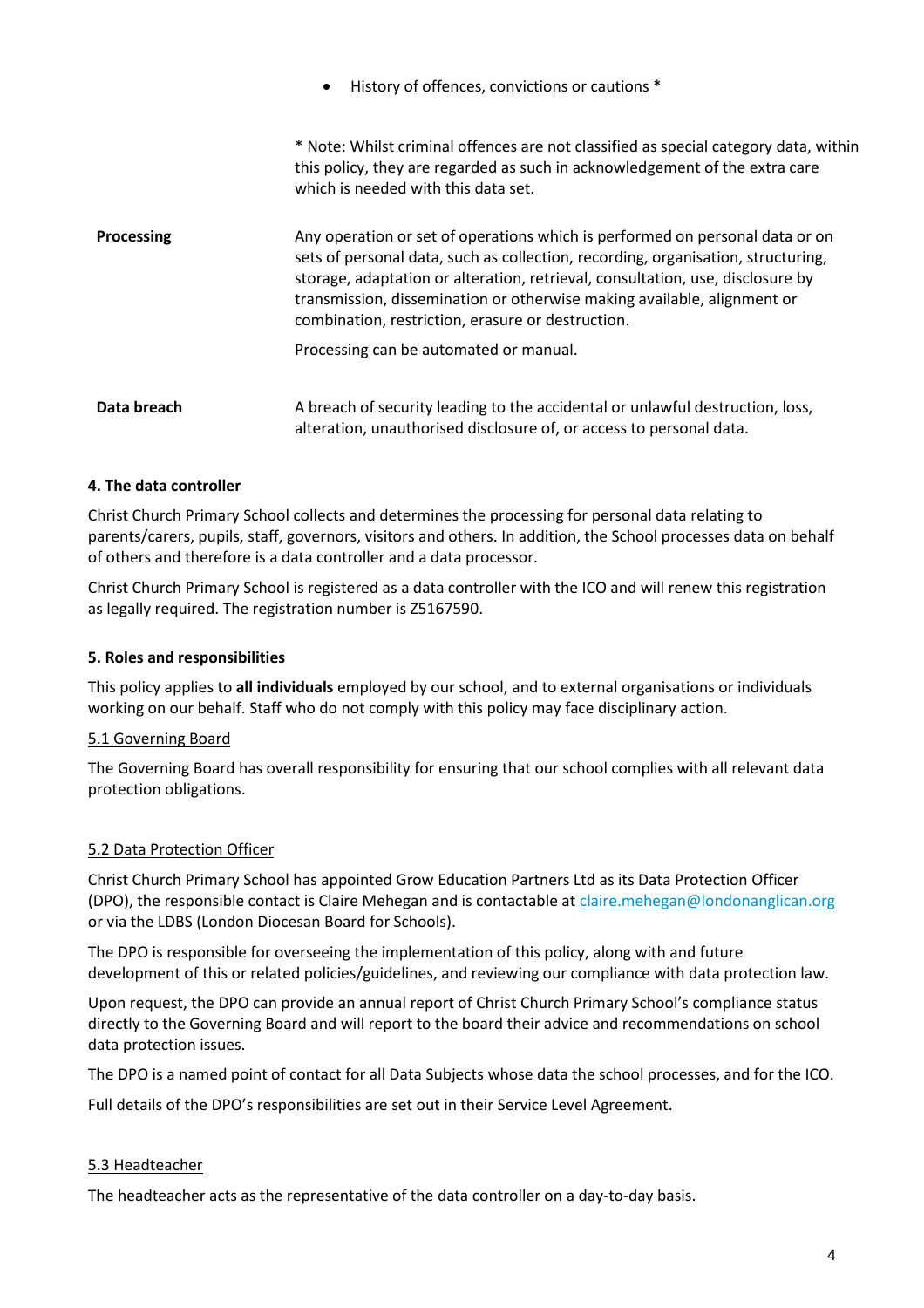# 5.4 All staff

Staff (regardless of role) are responsible for:

- Collecting, storing and processing any personal data in accordance with this policy.
- Informing the school of any changes to their personal data, eg a change of address, telephone number, or bank details.
- Reporting a Data Breach, Data Right Request, or Freedom of Information Request.
- Contacting the DPO of Data Protection Lead in the following circumstances:
	- $\circ$  With any questions about the operation of this policy, data protection law, retaining personal data or keeping personal data secure
	- o If they have any concerns that this policy is not being followed
	- $\circ$  If they are unsure whether or not they have a lawful basis to use personal data in a particular way
	- $\circ$  If they need to rely on or capture consent, draft a privacy notice/notification, or transfer personal data outside the United Kingdom
	- o If there has been a data breach
	- o Whenever they are engaging in a new activity that may affect the privacy rights of individuals
	- o If they need help with any contracts or sharing personal data with third parties.

#### **6. The data protection principles**

Data Protection is based on seven principles that the School must comply with.

These are that data must be;

- Processed lawfully, fairly and in a transparent manner.
- Collected for specified, explicit and legitimate purposes.
- Adequate, relevant and limited to what is necessary to fulfil the purposes for which it is processed.
- Accurate and, where necessary, kept up to date.
- Kept for no longer than is necessary for the purposes for which it is processed.
- Processed in a way that ensures it is appropriately secure.

The Accountability principle ties these all together by requiring an organization to take responsibility for complying with the six other principles, including having appropriate measures and records in place to be able to demonstrate compliance.

This policy sets out how Christ Church Primary School aims to comply with these key principles.

# **7. Processing personal data**

#### 7.1 Lawfulness, fairness and transparency

We will only process personal data where we have one of six 'lawful bases' (legal reasons) to do so under data protection law:

- The individual (or their parent/carer when appropriate in the case of a pupil) has freely given clear **consent**
- The data needs to be processed so that the school can **fulfil a contract** with the individual, or the individual has asked the school to take specific steps before entering into a contract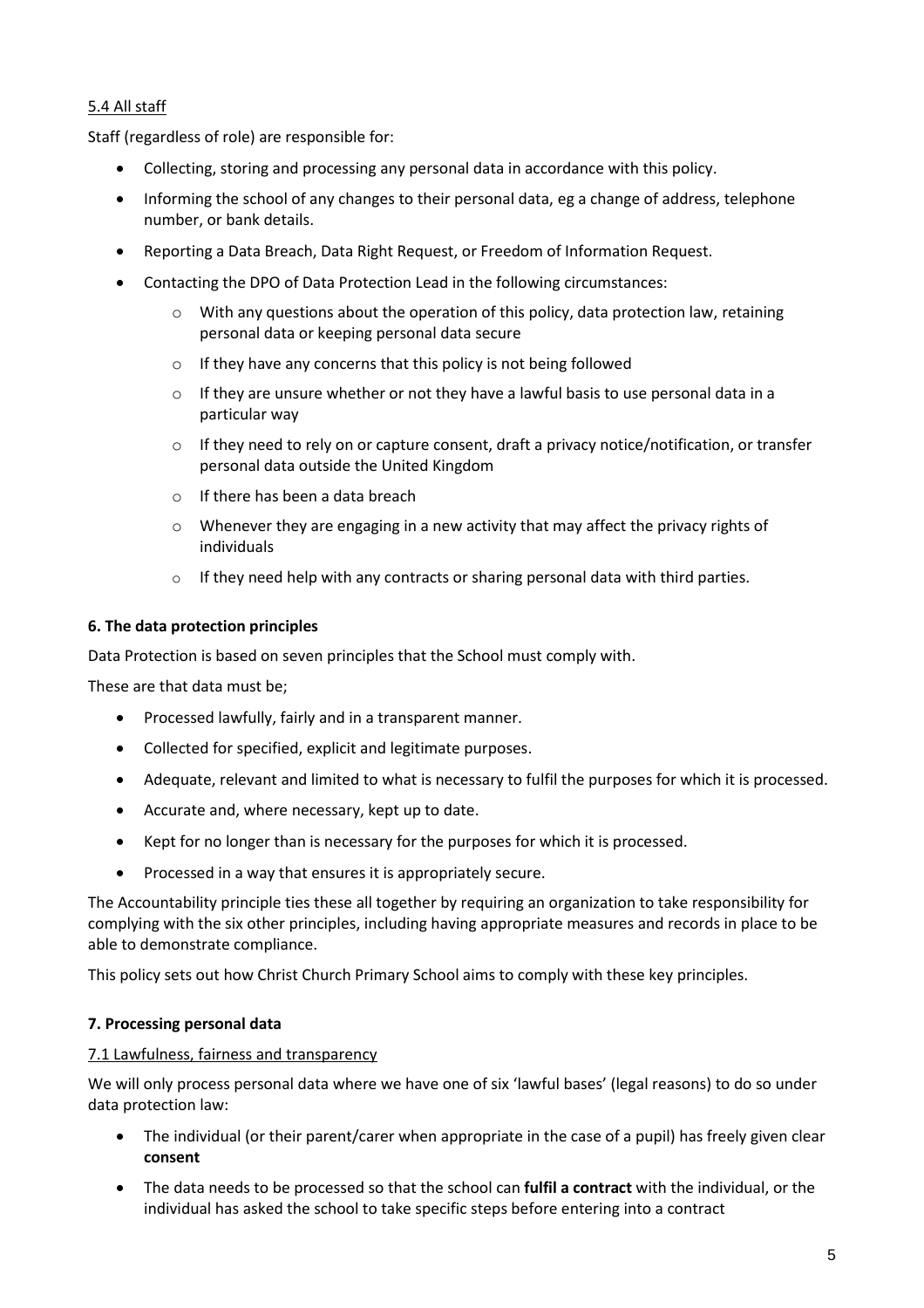- The data needs to be processed so that the school can **comply with a legal obligation**
- The data needs to be processed to ensure the **vital interests** of the individual e.g. to protect someone's life
- The data needs to be processed so that the school, as a public authority, can perform a task **in the public interest,** and carry out its official functions
- The data needs to be processed for the **legitimate interests** of the school or a third party (provided the individual's rights and freedoms are not overridden).

For special categories of personal data, we will also meet one of the special category conditions for processing which are set out in data protection law.

These are where:

- The individual (or their parent/carer when appropriate in the case of a pupil) has **given explicit consent**;
- It is necessary to fulfil the obligations of carrying out **the obligations and exercising specific rights** of the controller or of the data subject in the field of **employment** of a Data Controller or of a Data Subject;
- It is necessary to protect the **vital interests** of the Data Subject;
- Processing is carried out in the course of its **legitimate activities** with appropriate safeguards by a **foundation, association or any other not-for-profit organization with a political, philosophical, religious or trade unions aim**;
- The Personal Data has **manifestly been made public** by the Data Subject;
- There is the **establishment, exercise or defence of a legal claim**;
- There are reasons of **public interest** in the area of **public health**;
- Processing is necessary for the purposes of preventive or occupational medicine (e.g. for the **assessment of the working capacity of the employee**, the medical diagnosis, the provision of health or social care or treatment);
- There are **archiving** purposes in the **public interest**.

Where we collect personal data directly from individuals (including pupils and parents/carers; the school workforce; governors and volunteers; job applicants; and visitors to the school), we will provide them with the relevant information required by data protection law, in the form of a privacy notice.

The privacy notices for pupils and parents/carers, and for visitors, can be found on the school website. Additional copies are available on request from the school office. A hard copy of the school workforce privacy notice can be found in the staff handbook.

# 7.2 Limitation, minimisation and accuracy

We will only collect personal data for specified, explicit and legitimate reasons. We will explain these reasons to the individuals when we first collect their data in our privacy notices.

If we want to use personal data for reasons other than those given when we first obtained it, we will inform the individuals concerned before we do so, and seek consent where necessary.

Staff must only access and process personal data where it is necessary in order to do their jobs.

We will keep data accurate and, where necessary, up to date. Inaccurate date will be rectified or erased when appropriate.

When personal data is longer required, staff must ensure it is destroyed. This will be done in accordance with the school document retention policy which states how long particular documents should be kept, and how they should be destroyed.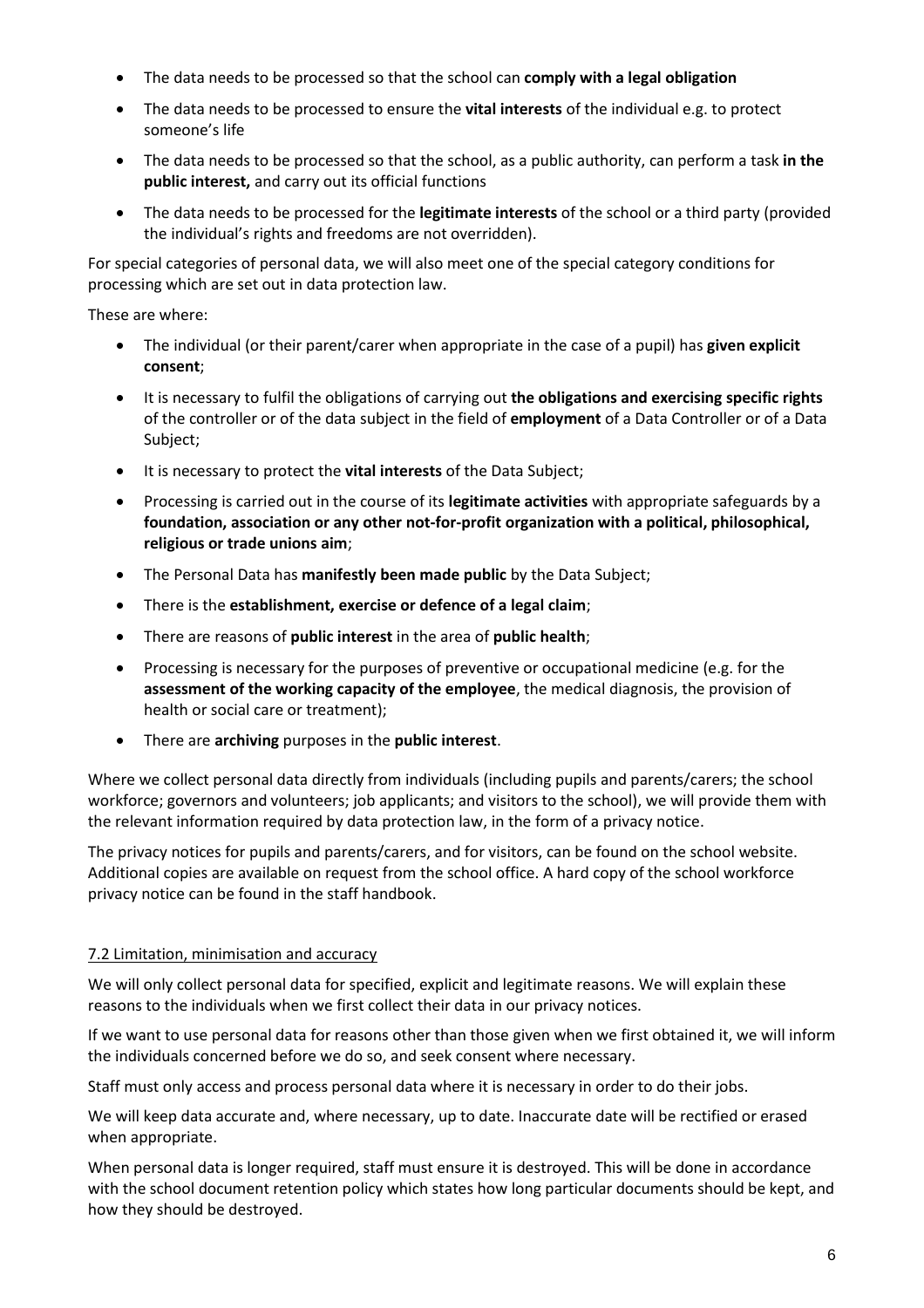The Data Retention Policy can be found on the school website and additional copies can be obtained by contacting the school office.

# **8. Sharing personal data**

In order to efficiently, effectively and legally function as a data controller, we are required to share information with appropriate third parties, including but not limited to situations where:

- There is an issue with a pupil or parent/carer that puts the safety of our staff at risk;
- We need to liaise with other agencies or services we will seek consent as necessary before doing this where possible;
- Our suppliers or contractors need data to enable us to provide services to our staff and pupils for example, IT companies. When doing this, we will:
	- o Only appoint suppliers or contractors which can provide sufficient guarantees that they comply with data protection law, and have satisfactory security measures in place.
	- $\circ$  Establish a data sharing agreement with the supplier or contractor, either in the contract or as a standalone agreement, to ensure the fair and lawful processing of any personal data we share.
	- $\circ$  Only share data that the supplier or contractor needs to carry out their service, and information necessary to keep them safe while working with us.

We will also share personal data with law enforcement and government bodies when required to do so, there include but are not limited to :

- The prevention or detection of crime and/or fraud
- The apprehension or prosecution of offenders
- The assessment or collection of tax owed to HMRC
- In connection with legal proceedings
- Where the disclosure is required to satisfy our safeguarding obligations
- Research and statistical purposes, as long as personal data is sufficiently anonymised or consent has been provided.

We may also share personal data with emergency services and local authorities to help them to respond to an emergency situation that affects any of our pupils or staff.

#### **9. Transferring Data Internationally**

We may send your information to other countries where:

- We or a company we work with store information on computer servers based overseas; or
- We communicate with you when you are overseas.

We conduct due diligence on the companies we share data with and note whether they process data in the UK, the EEA (which means the European Union, Lichtenstein, Norway and Iceland) or outside of the EEA.

The UK and countries in the EEA are obliged to adhere to the requirements of the GDPR and have equivalent legislation which confer to the same level of protection to your personal data.

For organisations which process date outside the UK and EEA, we will assess the circumstances of how this occurs and ensure there is no undue risk.

Additionally, we will assess if there are adequate legal provisions in place to transfer data outside of the UK.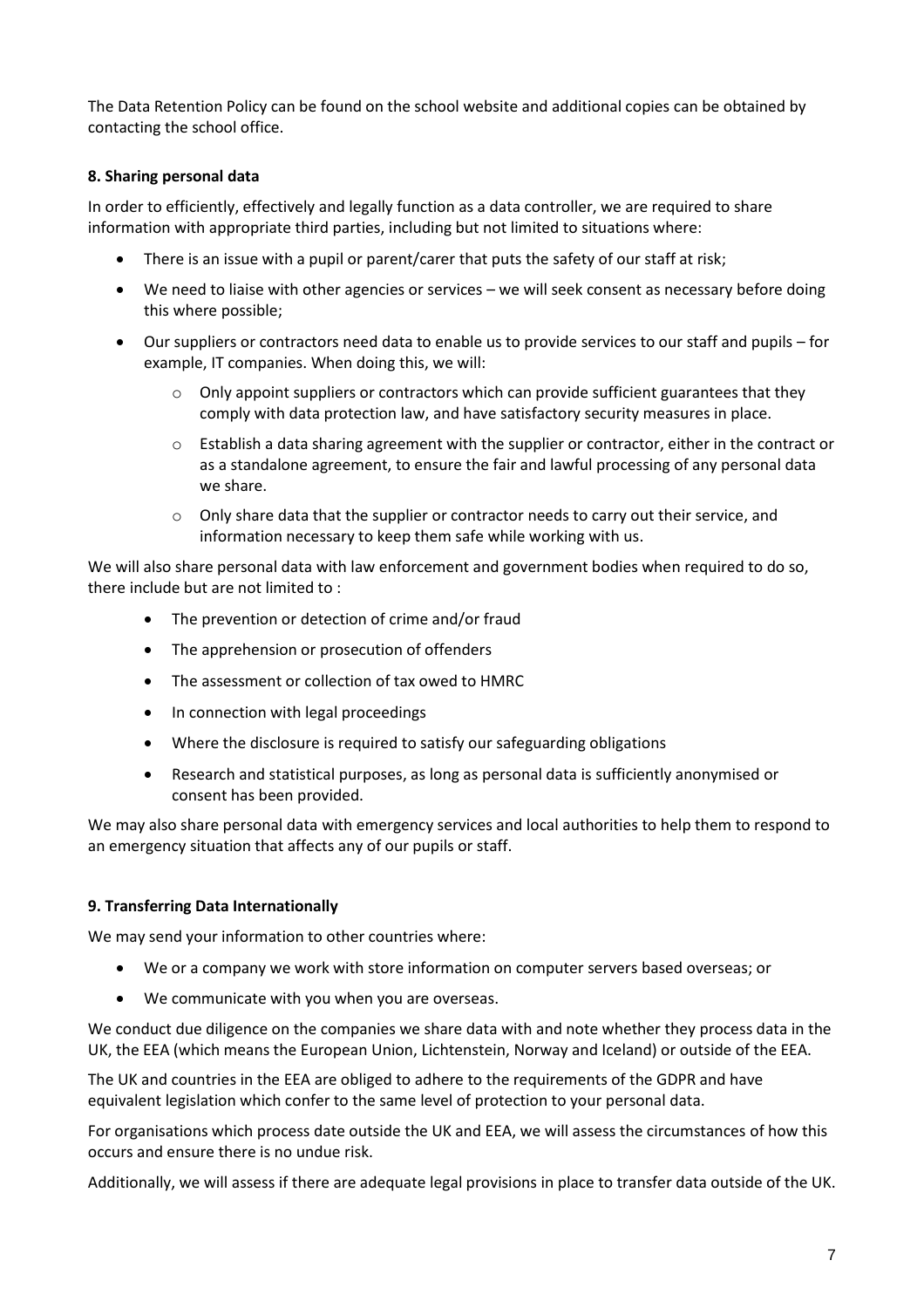# **10. Individuals' Data Protection Rights**

#### 10.1 Access rights

Individuals have a right to make a '**subject access request**' to gain access to personal information that Christ Church Primary School holds about them.

If you make a subject access request, and if we do hold information about you, we will:

- Give you a description of it.
- Tell you why we are holding and processing it, and how long we will keep it for.
- Explain where we got it from, if not from you.
- Tell you who it has been, or will be, shared with.
- Let you know whether any automated decision-making is being applied to the data, and any consequences of this.
- NOT provide information where it compromises the privacy of others.
- Give you a copy of the information in an intelligible form.

#### 10.2 Other rights regarding your data

These include:

- Withdraw your consent to processing at any time this only relates to tasks which the school relies on consent to process the data.
- Ask us to rectify, erase or restrict processing of your personal data, or object to the processing of it in certain circumstances and where sufficient supporting evidence is supplied.
- Prevent the use of your personal data for direct marketing.
- Challenge processing which has been justified on the basis of public interest, official authority or legitimate interests.
- Request a copy of agreements under which your personal data is transferred outside of the United Kingdom.
- Object to decisions based solely on automated decision-making or profiling (decisions taken with no human involvement, that might negatively affect them).
- Request a cease to any processing that is likely to cause damage or distress.
- Refer a complaint to the ICO.
- Ask for your personal data to be transferred to a third party in a structured, commonly used and machine-readable format (in certain circumstances).

In most cases, we will respond to requests within 1 month, as required under data protection legislation. However, we may extend this period by up to 2 months for complex requests or exceptional circumstances.

We reserve the right to verify the requester's identification by asking for Photo ID. If this proves insufficient, then further ID may be required.

If you would like to exercise any of the rights or requests listed above, please contact the school office by emailing [admin@cchurchnw3.camden.sch.uk](mailto:admin@cchurchnw3.camden.sch.uk) or by phone on 020 7435 1361.

While Christ Church Primary School will comply with the Data Protection legislation in regard to dealing with all data requests submitted in any written format, individuals are asked to preferably submit their request in written format to assist with comprehension. They should include:

- Name of individual
- Correspondence address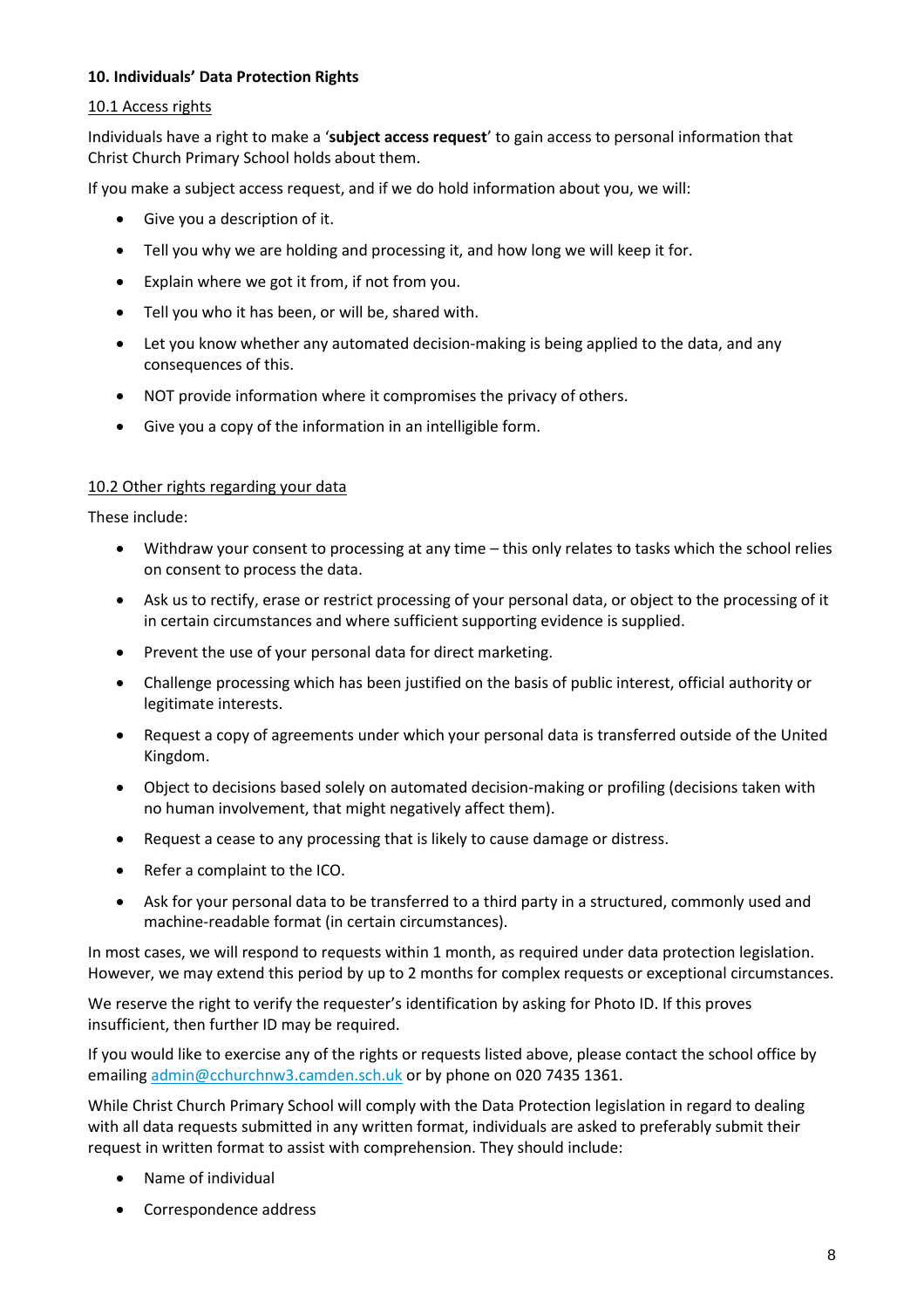- Contact number and email address
- Details of the requested.

If staff receive a subject access request, they must immediately forward it Mrs Connock or Ms Lo in the school office.

# 10.3 Children and data rights/requests

An individual's data belongs to them, therefore a child's data belongs to that child, and not the child's parents or carers.

However, children below the age of 12 are generally not regarded to be mature enough to understand their rights and the implications of invoking a data request. Therefore, for children under 12, most data requests from parents or carers of children at our school may be granted without the express permission of the child. This is not a rule and a child's ability to understand their rights will always be judged on a case-bycase basis.

Where a child is judged to be of sufficient age and maturity to exercise their rights and a request is invoked on their behalf, we would require them to give consent to authorize the action to be undertaken.

# 10.4 Responding to subject access requests

When responding to requests, we will not disclose information if it:

- Might cause serious harm to the physical or mental health of the pupil or another individual; or
- Would reveal that the child is at risk of abuse, where the disclosure of that information would not be in the child's best interests; or
- Is contained in adoption or parental order records; or
- Is given to a court in proceedings concerning the child.

If the request is manifestly unfounded or excessive, we may refuse to act on it, or charge a reasonable fee which would only take into account administrative costs.

A request will be deemed to be manifestly unfounded or excessive if it is repetitive, or asks for further copies of the same information.

In the event we refuse a request, we will tell the individual why, and tell them they have the right to refer a complaint to the ICO.

# **11. Parental requests to see the educational record**

Parents, or those with parental responsibility, have a legal right to free access to their child's educational record (which includes most information about a pupil) within 15 school days of receipt of a written request.

Requests should be made in writing to Mrs Connock or Ms Lo in the school office and should include:

- Name of individual
- Correspondence address
- Contact number and email address.

# **12. Photographs and videos**

As part of our school activities, we may take photographs and record images of individuals within our school.

The use of school photographs includes but is not limited to: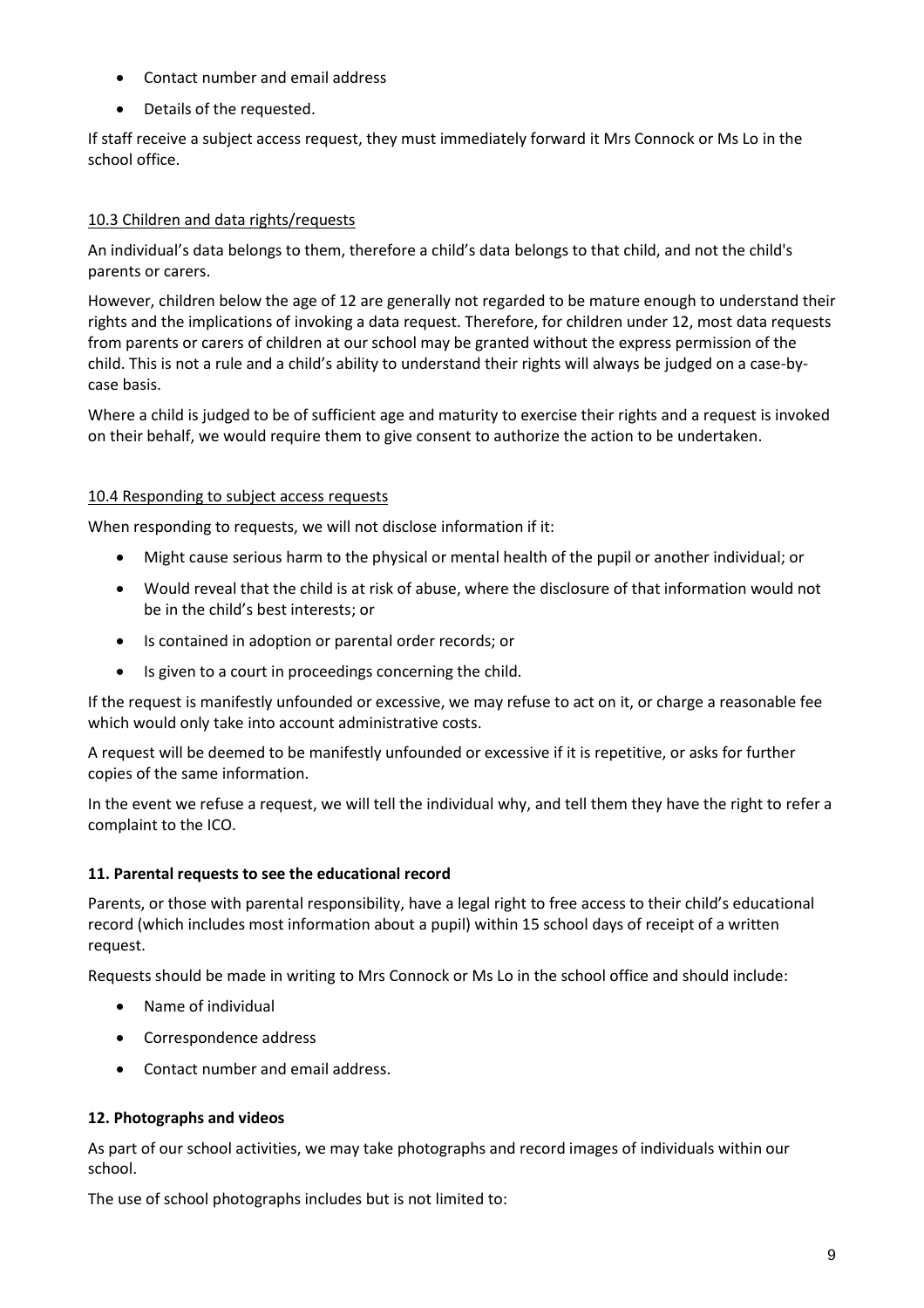- Within schools on notice boards and in school brochures, newsletters and prospectuses
- Outside school by external agencies and partners such as the school photographer
- Online on our website.

Christ Church Primary School will obtain written consent from parents/carers for photographs and videos to be taken of their child for communication, marketing and promotional materials. We will clearly explain how the photograph and/or video will be used to both the parent/carer and pupil.

Consent can be refused or withdrawn at any time by contacting the school office. If consent is withdrawn, we will delete the photograph or video and not distribute it further.

When using photographs and videos in this way we will not accompany them with any other personal information about the child, to ensure they cannot be identified.

See our Safeguarding and Child Protection Policy on the school website for more information on our use of photographs and videos.

# **13. Data protection by design and default**

We will put measures in place to show that we have integrated data protection into all of our data collection and processing activities. These include, but are not limited to the following organisational and technical measures:

- Appointing a suitably qualified DPO, and ensuring they have the necessary resources to fulfil their duties and maintain their expert knowledge;
- Only processing personal data that is necessary for each specific purpose of processing, and always in line with the data protection principles set out in relevant data protection regulations;
- Completing data privacy impact assessments where the school's processing of personal data presents a high risk to rights and freedoms of individuals, and when introducing new technologies or processing tools. Advice and guidance will be sought from the DPO;
- Integrating data protection into internal documents including this policy, any related policies and privacy notices;
- Regular training members of staff on data protection law, this policy and any related policies and any other data protection matters. Records of attendance will be kept ensuring that all data handlers receive appropriate training;
- Periodic audits will be undertaken to monitor and review our privacy measures and make sure we are compliant;
- Maintaining records of our processing activities, including:
	- $\circ$  For the benefit of data subjects, making available the name and contact details of our school and DPO and all information we are required to share about how we use and process their personal data (via our privacy notices)
	- $\circ$  For all personal data that we hold, maintaining an internal record of the type of data, data subject, how and why we are using the data, any third-party recipients, how and why we are storing the data, retention periods and how we are keeping the data secure.

# **14. Data security and storage of records**

We will protect personal data and keep it safe from unauthorised or unlawful access, alteration, processing or disclosure, and against accidental or unlawful loss, destruction or damage.

Our organisational and technical measures include, but are not limited to: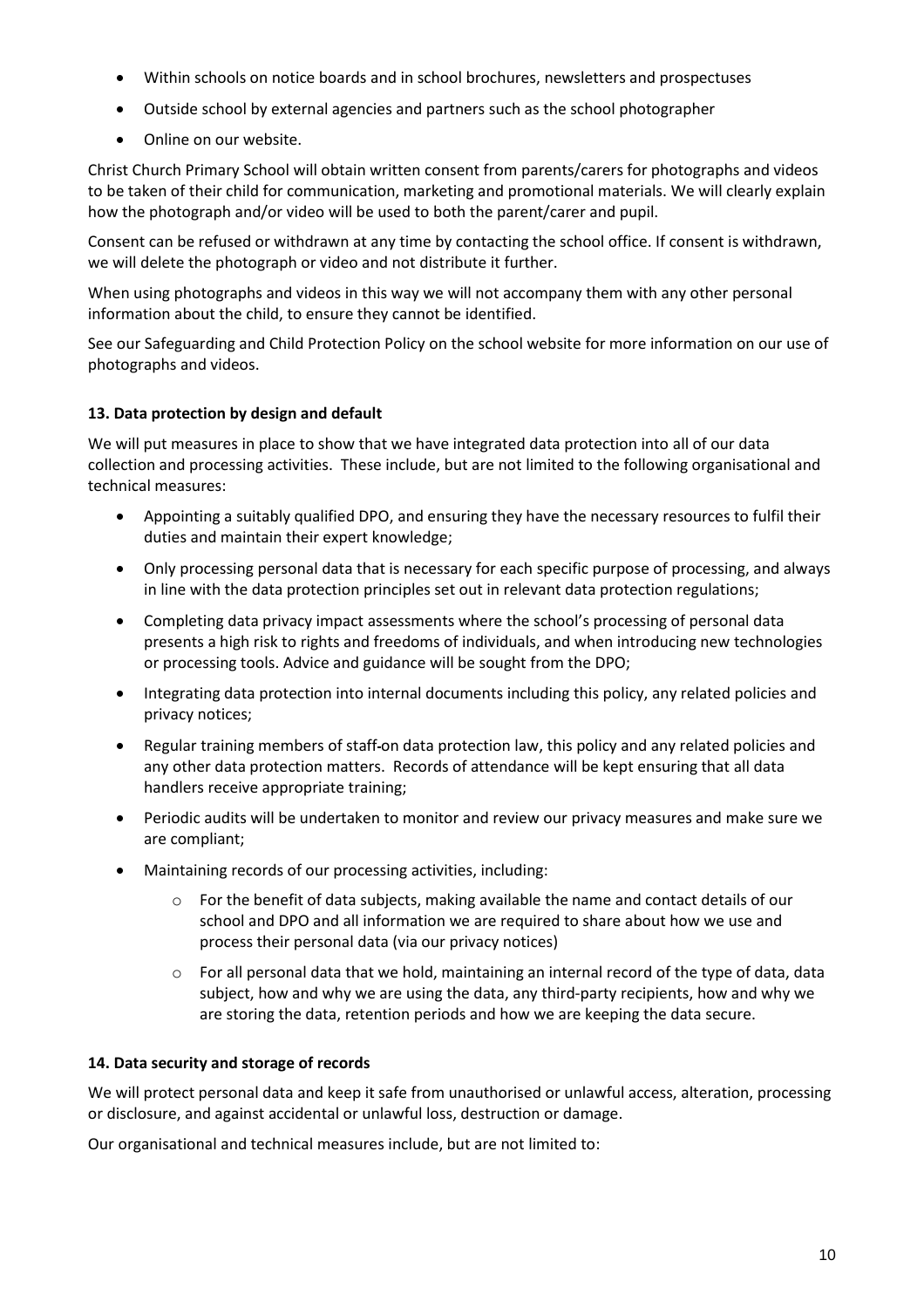- Paper-based records and portable electronic devices, such as laptops, tablets and hard drives that contain personal data will be kept under lock and key when not in use. We endorse a clear desk policy.
- Papers containing confidential personal data will not be left out on display when not in use unless there is a compelling lawful basis to do so, e.g. Public Task to display Allergy information.
- Passwords that comply with current best practice are used to access school computers, laptops and other electronic devices. Staff and pupils are reminded to change their passwords at regular intervals.
- Staff, pupils or governors who store personal information on their personal devices are expected to follow the same security procedures as for school-owned equipment (see the school's Online Safety Policy, ICT user agreements and current staff handbook for further information).
- Where we need to share personal data with a third party, we carry out due diligence and take reasonable steps to ensure it is stored securely and adequately protected.

# **15. Disposal of records**

Personal data that is no longer needed will be disposed of securely. Personal data that has become inaccurate or out of date will also be disposed of securely, unless it is no longer of use and therefore will be disposed of securely.

For example, we will shred paper-based records, and overwrite or delete electronic files. We may also use a third party to safely dispose of records on the school's behalf. If we do so, we will require the third party to provide sufficient guarantees that it complies with data protection law, and provide a certificate of destruction.

When records are disposed of as part of the Data Retention Schedule (available to view on the school website), this is then recorded on our systems.

#### **16. Personal data breaches**

The school will make all reasonable endeavours to ensure that there are no personal data breaches.

All potential or confirmed Data Breach incidents should be reported to the Head Teacher in the first instance where they will be recorded in the school's data breach log.

Once logged, incidents will then be investigated, the potential impact assessed, and appropriate remedial action undertaken. The DPO will be consulted as required.

In the unlikely event of a suspected data breach, we will follow the procedure set out in the school's Breach Management Policy (see Appendix 1).

Where appropriate, we will report the data breach to the ICO and affected Data Subjects within 72 hours. Examples of a Data Protection Breach include, but are not limited to:

- Personal data being let unattended in a meeting room or the staff room
- Sending information relating to a child or family to the wrong member of staff in school, or to the wrong parent
- A non-anonymised dataset being published on the school website which shows the exam results of pupils eligible for the pupil premium
- Safeguarding information being made available to an unauthorised person
- The theft of a school laptop containing non-encrypted personal data about pupils.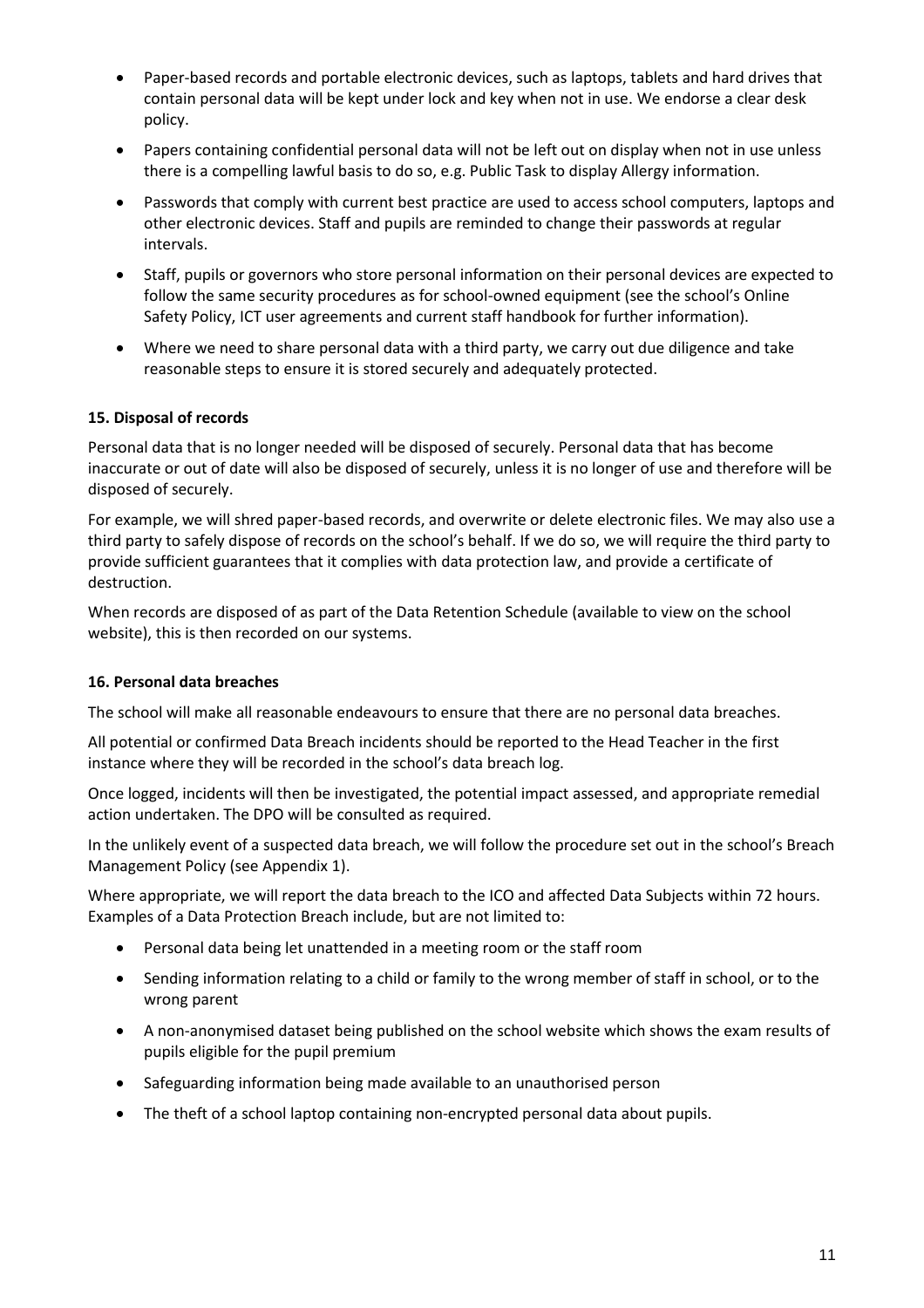# **17. Monitoring arrangements**

The DPO is responsible for monitoring and reviewing this policy as part of the general monitoring and compliance work they carry out.

They will work with the School Data Protection Lead (the head teacher) to ensure that this policy remains contemporaneous and appropriate.

This policy will be reviewed annually by staff in school. The Governors will be asked to sign off a threeyearly policy review or when any changes in relevant legislation take place.

# **18. Links with other policies**

This data protection policy is linked to other policies including our:

- **•** Freedom of information publication scheme
- Online Safety Policy
- ICT User Agreements
- Data Retention Schedule
- Safeguarding and Child Protection Policy
- Breach Management Policy (Appendix 1).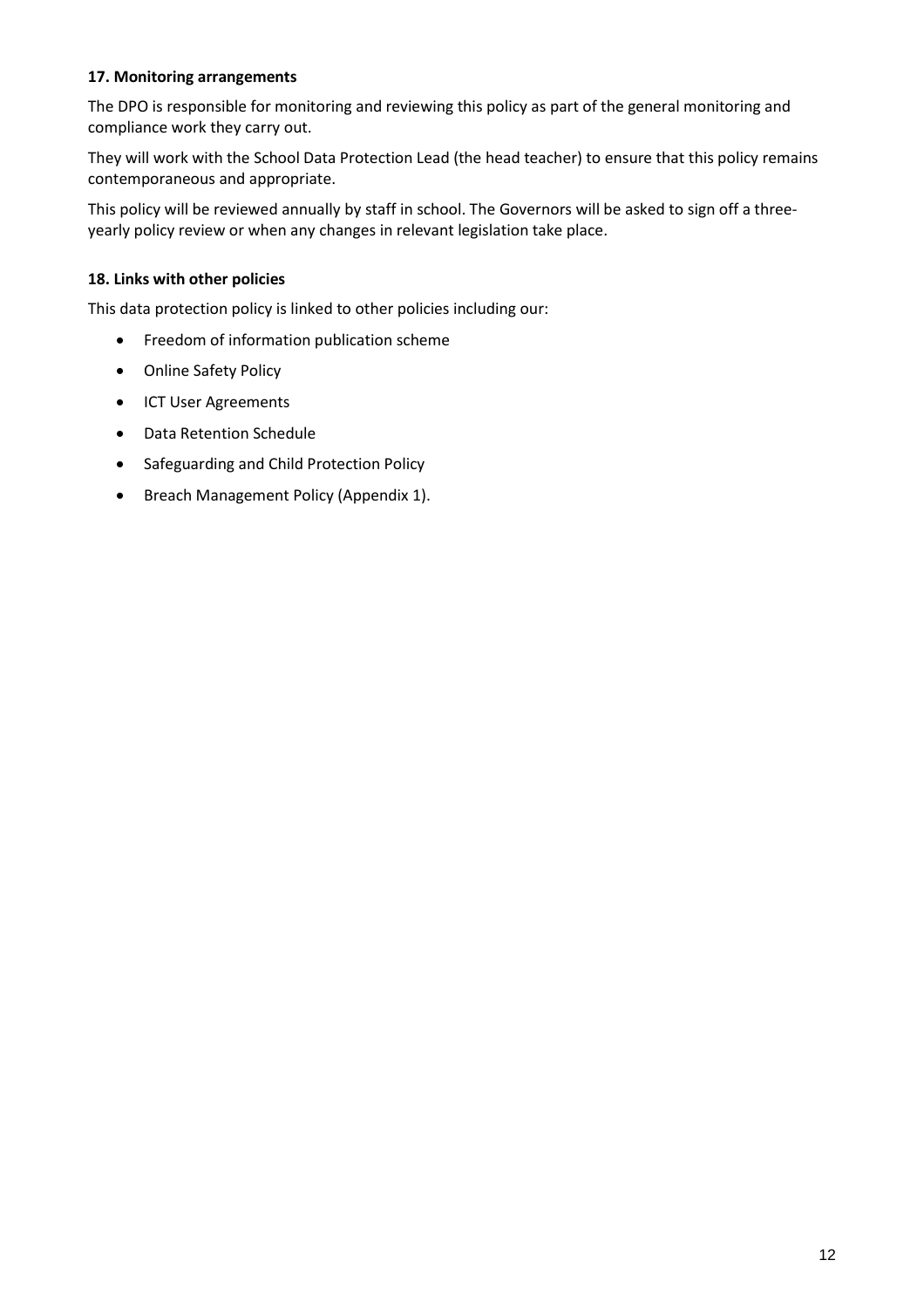# **Appendix 1: Christ Church Primary School - Breach Management Policy**

This procedure is based on [guidance on personal data breaches](https://ico.org.uk/for-organisations/guide-to-the-general-data-protection-regulation-gdpr/personal-data-breaches/) produced by the ICO and the Article 29 Working Party

- 1. On finding or causing a breach, or potential breach, the staff member or data processor must immediately notify the DPO. Within the school, this will be done through the headteacher.
- 2. The DPO will investigate the report, and determine whether a breach has occurred. To decide, the DPO will consider whether personal data has been accidentally or unlawfully:
	- o Lost
	- o Stolen
	- o Destroyed
	- o Altered
	- o Disclosed or made available where it should not have been
	- o Made available to unauthorised people.
- 3. After investigating, the DPO will alert the headteacher and chair of governors where deemed appropriate.
- 4. The DPO will make all reasonable efforts to contain and minimise the impact of the breach, assisted by relevant staff members or data processors where necessary. (Actions relevant to specific data types are set out at the end of this procedure).
- 5. The DPO will assess the potential consequences, based on how serious they are, and how likely they are to happen.
- 6. The DPO will work out whether the breach must be reported to the ICO. This must be judged on a case-by-case basis. To decide, the DPO will consider whether the breach is likely to negatively affect people's rights and freedoms, and cause them any physical, material or non-material damage (e.g. emotional distress), including through:
	- o Loss of control over their data
	- o Discrimination
	- o Identify theft or fraud
	- o Financial loss
	- o Unauthorised reversal of pseudonymisation (for example, key-coding)
	- o Damage to reputation
	- o Loss of confidentiality
	- $\circ$  Any other significant economic or social disadvantage to the individual(s) concerned

If it is likely that there will be a risk to people's rights and freedoms, the DPO must notify the ICO.

- 7. The DPO will document the decision (either way), in case it is challenged at a later date by the ICO or an individual affected by the breach. Documented decisions are stored on the internal school breach register, and in the school electronic and paper filing systems. Where the ICO must be notified, the DPO will do this via the ['report a breach' page of the ICO website](https://ico.org.uk/for-organisations/report-a-breach/) within 72 hours. As required, the DPO will set out:
	- $\circ$  A description of the nature of the personal data breach including, where possible:
		- The categories and approximate number of individuals concerned
		- The categories and approximate number of personal data records concerned
	- o The name and contact details of the DPO
	- o A description of the likely consequences of the personal data breach
	- $\circ$  A description of the measures that have been, or will be taken, to deal with the breach and mitigate any possible adverse effects on the individual(s) concerned.